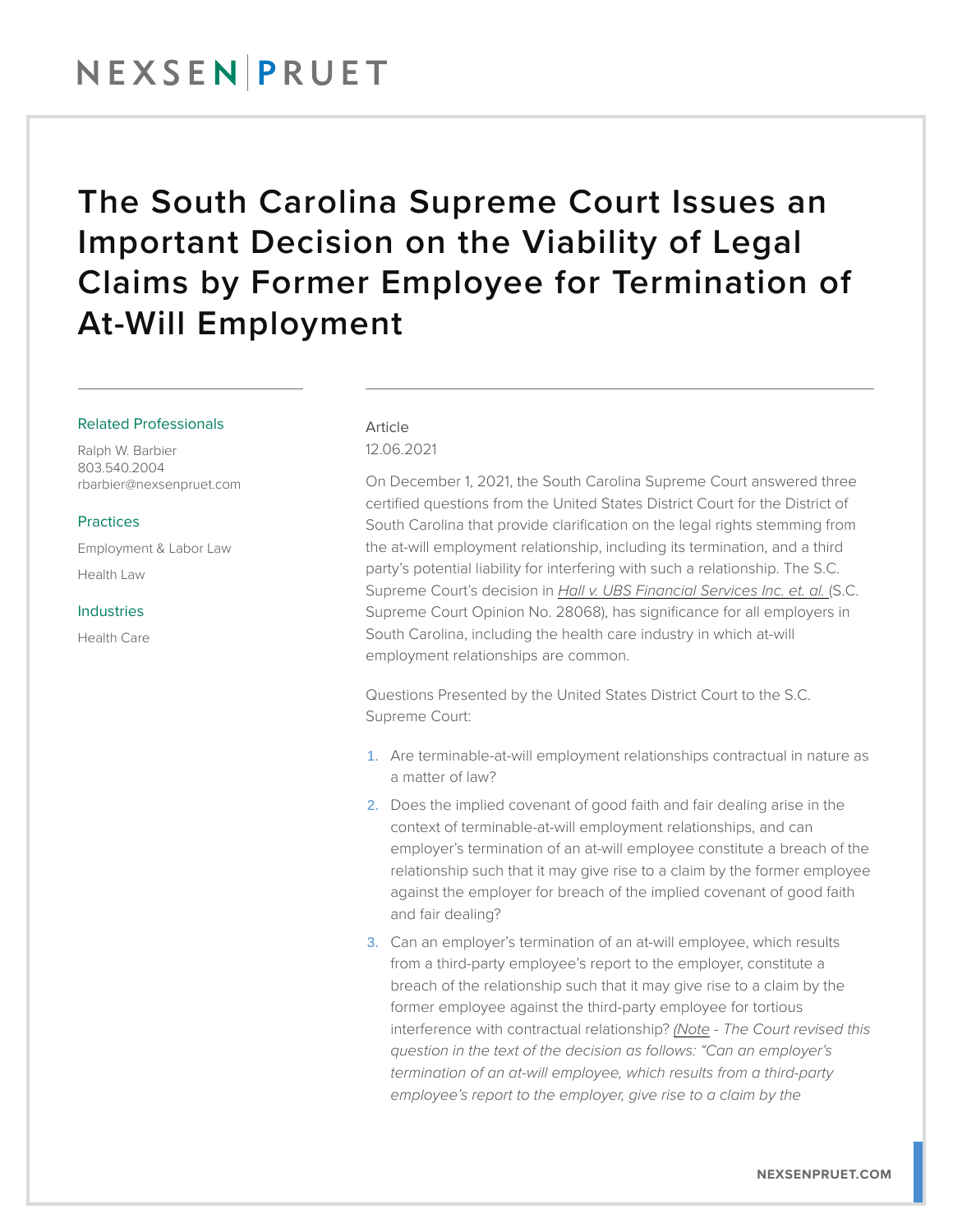# NEXSEN PRUET

*terminated employee against the third-party employee for tortious interference with contractual relationship, even when the termination itself was not a breach of the at-will contract?")*

In *Hall, a* former employee of UBS sued UBS and one of his former co-workers arising from UBS's termination of his employment with the company. Plaintiff Hall's claims against UBS include a cause of action for the breach of the implied covenant of good faith and fair dealing that he argues is part of all at-will employment relationships in South Carolina. Hall's suit against the former co-worker Defendant Reid includes a cause of action that alleges Reid's report to UBS about Hall's conduct leading to his termination was a tortious interference with his at-will employment at UBS.

It is not necessary to discuss the alleged factual details underpinning this case. The S.C. Supreme Court's answers to the three questions presented by the District Court are based on an in-depth legal analysis that should provide for consistent application across any fact pattern presented in which a terminated at-will employee sues his former employer for breach of the implied covenant of good faith and fair dealing, and/or sues a third party for interfering with that at-will employment relationship.

The S.C. Supreme Court held in *Hall* that:

- $\rightarrow$  At-will employment relationships are contractual, and accordingly, like any contractual relationship in South Carolina, include an implied covenant of good faith and fair dealing.
- $\rightarrow$  Because at-will employment contracts allow the employer to discharge the at-will employee for "good reason, no reason, or bad reason" without liability, "it follows then that the implied covenant of good faith and fair dealing, while it exists in the at-will employment contract, does not infringe upon the employer's right to do what the contract allows him to do – terminate the employee for any reason." The Court went on to state, "The implied covenant of good faith and fair dealing exists in an at-will employment contract; however, the employer's termination of the employee cannot form the basis of a claim that the employer breached the covenant of good faith and fair dealing."
- $\rightarrow$  A third party (not party to the at-will employment contract), however, may be liable to the terminated employee for tortious interference with the at-will employment contract, even if there is no underlying breach by the employer, if the third party intentionally and unjustifiably procures the termination of an at-will employee. In reaching this holding, the Court endorsed the South Carolina Court of Appeals' recognition of the viability of such a claim in *Todd v. S.C. Farm Bureau Mut. Ins. Co., 283 S.C. 155, 163, 321 S.E.2d 602, 607 (Ct. App. 1984)*.

Two points to note: First, the Court leaves open a possible claim by an at-will employee against an employer for breach of the implied covenant of good faith and fair dealing provided the claim does not arise from the employer's termination of the at-will employee. Second, the Court was not unanimous in its holding that a third party may be liable to a terminated employee for tortious interference with the at-will employment contract. Justice Few dissented from the majority's answer on this question, finding that "The theory of intentional interference with contractual relations requires proof of more than mere inference with the contract; it requires the plaintiff prove 'intentional procurement of [the contract's] breach.' *Eldeco, Inc. v. Charleston Cty. Sch. Dist., 372 S.C. 470, 480, 642 S.E.2d 726, 731 (2007).* When an employer terminates an at-will employment contract, however, there can be no breach based on the termination. When there is no breach, there simply cannot be an 'intentional procurement of [a] breach.' As we held in *Eldeco, Inc.,* 'Where there is no breach of the contract, there can be no recovery' for tortious interference with contractual relations. 372 S.C. at 481, 642 S.E.2d at 732." Justice Few went on to state that rather than a tortious interference claim, the